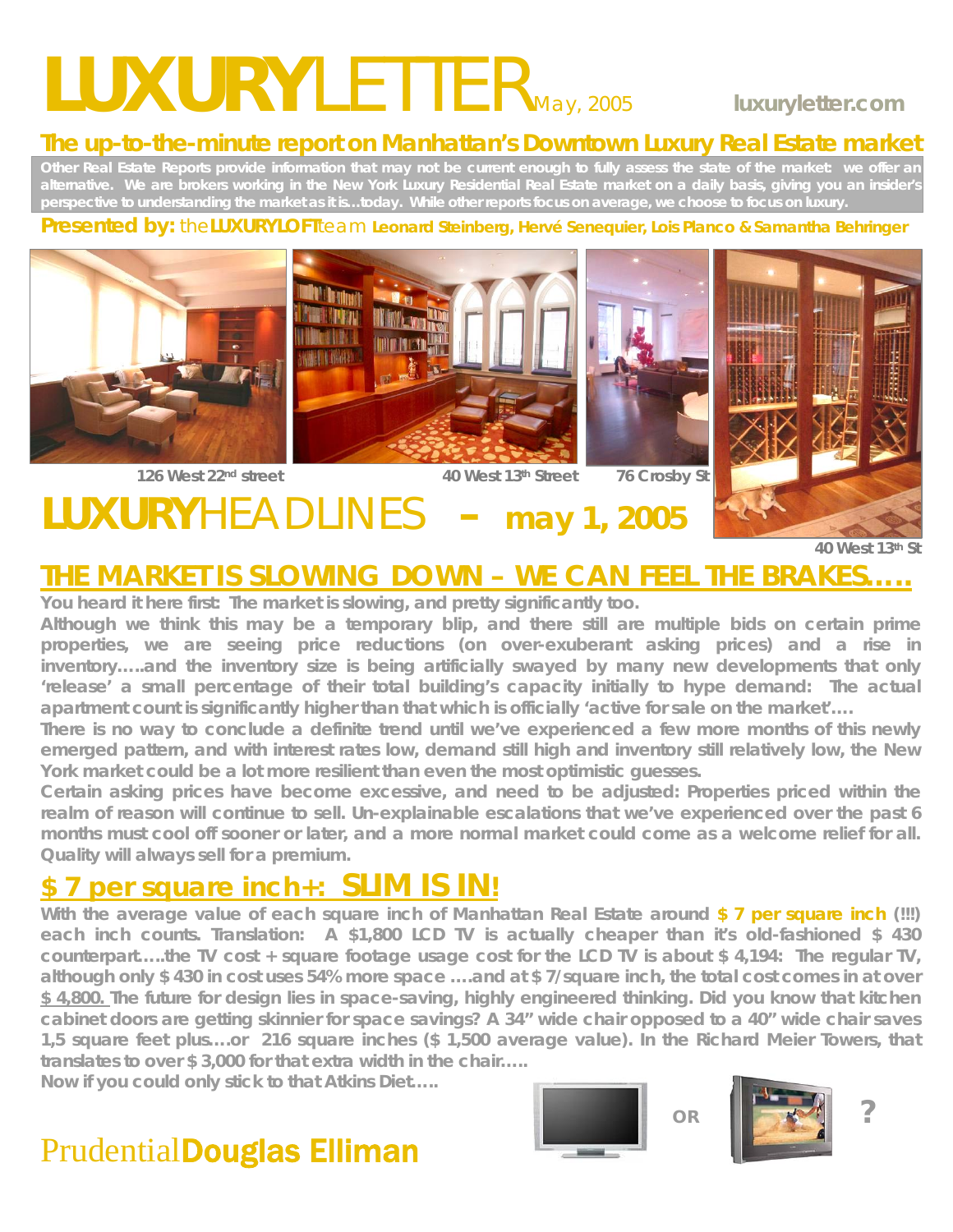#### **MAY***2005***FEATURED***PROPERTIES*

NEW! GREENWICH VILLAGE GOLDCOAST FULL FLOOR -40 West 13<sup>th</sup> St. CHELSEA'S BEST-126 WEST 22<sup>nd</sup> 9S



**Located in a boutique pre-war building, steps off Fifth Avenue in the heart of the Offered at \$ 2,25million** 

Greenwich Village "Gold Coast" this 3 bedroom loft is a unique opportunity to own NEW! **what qualifies as Prime Real Estate. The elevator opens into the private full floor, 3,000 square feet in size: Soaring ceilings, hardwood floors & large windows with tranquil, treed exposures are the 'bones'....the extraordinary amenities & millwork details enhance the space to its best. An enormous glass-encased wine cellar is a Connoisseur's dream; A superb Boffi kitchen is its perfect companion. \$ 3,75 million**

**LOFT IN SOHO'S MOST EXCLUSIVE BUILDING – 76 Crosby Street** 

**1** WEB ID # 634648 **WEB ID # 634648 WEB ID # 634648** 

 **This is a fabulous 2,200sf condo loft, exquisitely fitted out with 2 bedrooms, 2 bathrooms in a pre-war building with unusually low monthlies, a rarity indeed. With huge windows facing South WEB ID # 674626 this is an outstanding value.** 



**Nothing compares to this ultimate 1 bedroom, 2 bathroom, 2,500sf+ Ultra-loft, resplendent with 15ft wide gas fireplace (unlike anything anywhere!) and an international esthetic that takes it to a whole new level. Poggenpohl did the kitchen, Waterworks did the bathrooms: The ceiling height, volume and columns are all authentic pre-war SOHO at it's best, in a 6 unit, celebrity studded**  24hr doorman Condominium, the most exclusive building of it's kind. **Offered at \$ 3million Offered at \$ 3million** 

#### **BOND STREET, NOHO'S PARK AVENUE – 57 BOND STREET # 4W WEB ID# 655869**



**This superb Condominium boasts outstanding light North, South, East & West, from a multitude of over-sized windows with 11 foot ceilings. A magnificently proportioned Living room with enormous windows & a 122 sq. ft. balcony -terrace, provides the best entertaining space, attached to a sleek Poggenpohl kitchen, with professional appliances (Sub Zero fridge & wine cooler, Bosch Dishwasher, Viking stove & Prestige Hood), granite countertops & so much more. Currently set up as a 2 bedroom (the third**  bedroom has been converted into a Dining room), 2,5 bathroom apartment, a 3<sup>rd</sup> bedroom is easily possible. The Master Suite **has a 6 foot soaking tub & separate Steam shower. With Maple floors,Bosch washer/dryer& huge storage. \$ 2,75million** 

#### **LOWER FIFTH AVENUE FABULOUS! - One Fifth Avenue. # 10d WEB ID# 568918**









**The best 2 bedroom, 2 bathroom layout in the building one of Lower Fifth Avenue's Landmark properties. Located on West corner, with superb exposures North up Fifth Ave, and West, this elegant home awaits your touch to transform it into the prize apartment it can be. Original windows are some of the pre-war details that sets this apart from all others. \$1,565million** 

**For more information on these properties, please contact: Leonard Steinberg Tel: (212)727-6164**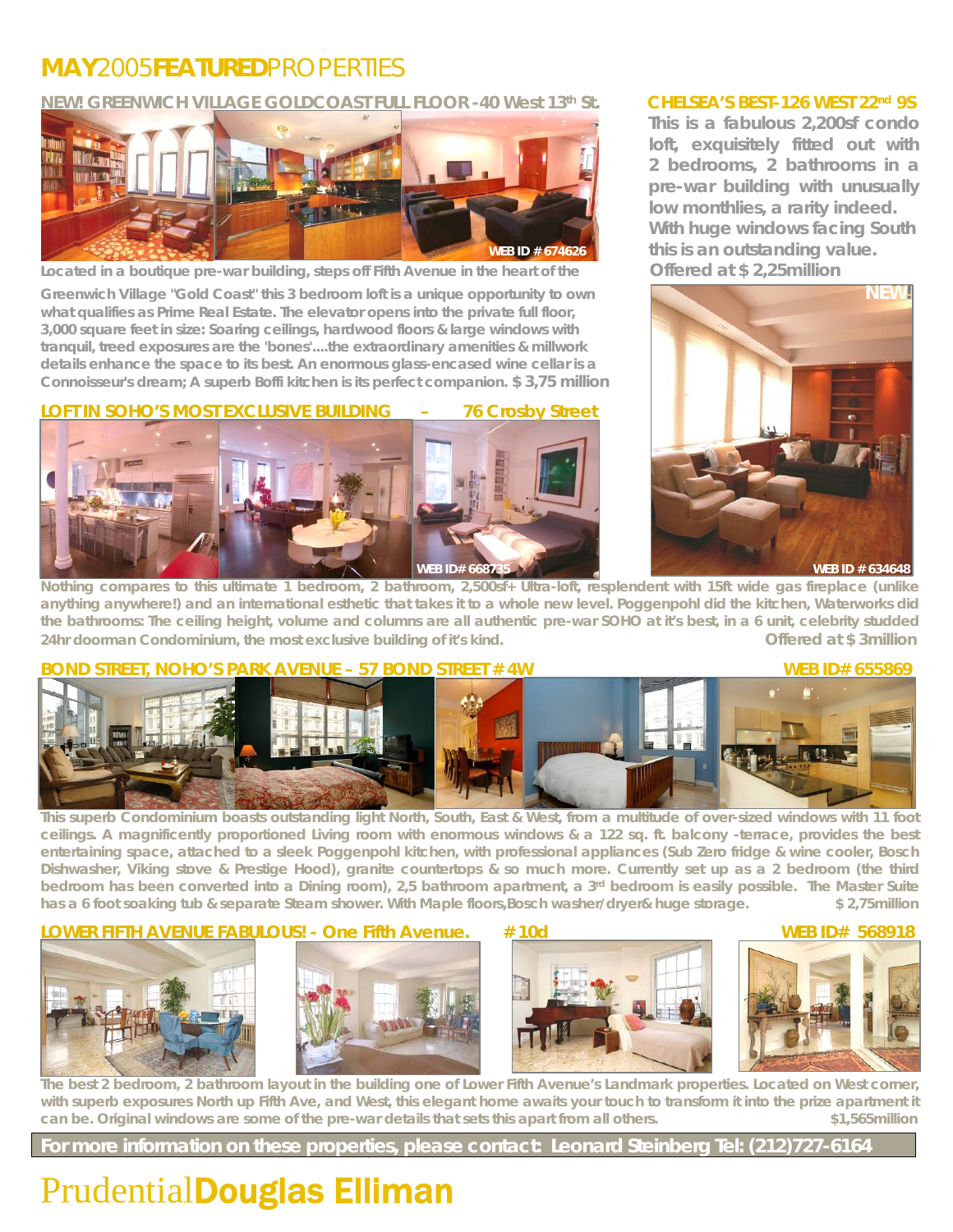#### **THE MAY 1, 2005 REPORT: Our 5 classifications of luxury property:**



### *MIDI***LUXE**

**Mid-sized luxury properties, priced between \$ 2million and \$4million** 

**# of properties: 108 \*\*\* DOWN SIGNIFICANTLY Average price: \$ 2,770 million (\$1,125/sf) UP SIGNIFICANTLY Average Size: 2,458sf (DOWN) Factoids: \* 75% Condominium \* Rising inventory, although moderately** 

### *ULTRA***LUXE**

**Larger, luxurious properties priced between \$ 4million and \$5million** 

| $#$ of properties: | $9***$ IID                                                                                |
|--------------------|-------------------------------------------------------------------------------------------|
| Average price:     | \$4,61 million (\$1,371/sf) UP SIGNIFICANTLY                                              |
| Average size:      | 3.355sf                                                                                   |
| Factoids:          | * 78% Condominium                                                                         |
|                    | * 165 Charles Street still sets record pricing of \$ 2,150/sfalthough MORTON SQUARE has a |
|                    | a re-sale on a LOW floor <i>asking</i> about \$2,200/sf???                                |

### *MEGA***LUXE**

**Large, exceptional properties, priced over \$ 5million.** 

| # of properties: | $10^{***}$ DOWN                                  |
|------------------|--------------------------------------------------|
| Average price:   | \$5,829 million (\$1,637/sf) DOWN                |
| Average size:    | 3,618sf (excluding outdoor space)                |
| Factoids:        | * 90% Condominium                                |
|                  | *165 Charles sets the record at about \$2,300/sf |
|                  | * Majority with outdoor space/penthouse          |

### *HOUSE***LUXE**

**Large, Single family townhouses are a rare breed in the Downtown market.** 

| $#$ of properties: | $2***$                                                                                        |
|--------------------|-----------------------------------------------------------------------------------------------|
| Average price:     | \$7,225 million UP (compared to March, 2004)                                                  |
| Average width:     | 22 feet                                                                                       |
| Factoids:          | $\overline{A}$ CONTINUED, SERIOUSLY LOW INVENTORY. Several over-priced houses have sat on the |
|                    | Market now for many months, with intense buyer resistence. When priced correctly, multiple,   |
|                    | Bidders are expected.                                                                         |